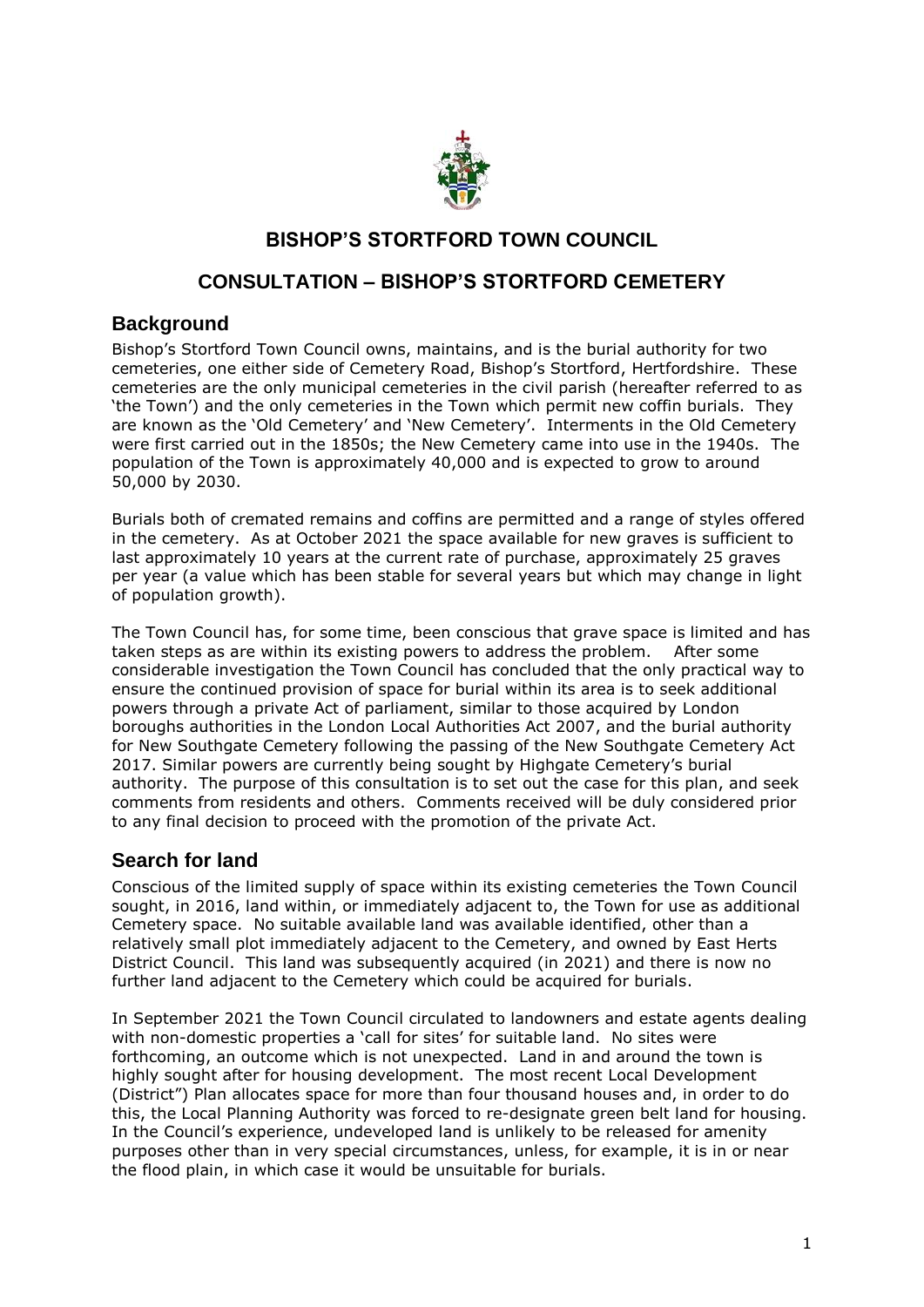The Town Council does own a separate plot of land in the adjacent parish of Little Hallingbury, however this is not considered suitable. It is both outside Bishop's Stortford and outside the County of Hertfordshire. Visitors to this land are made acutely aware of this by 'gateway' signs on the connecting road including one saying 'Welcome to Essex'. It is not within convenient walking distance of town centre nor is it on or near to a regular public transport route. Burials on this land would therefore not meet the expectations of the majority of clients, who would seek accommodation in a cemetery provided in their local area which is conveniently accessible from the Town.

The Town Council is therefore forced to conclude that there is little or no prospect of further land suitable for use as a cemetery coming forward in the foreseeable future.

#### **Current alternatives to reuse**

The Town Council has powers under the Local Authority Cemeteries Order 1977 to extinguish (subject to a specified procedure) exclusive rights of burial which were issued prior to the making of the order, were for a period of greater than 75 years (or in perpetuity) and which have never been exercised. These powers have been deployed to the maximum extent possible and the exclusive rights on 47 graves can now be extinguished. However only a relatively small proportion of these will in practice be usable due to the large number of mature trees in the Old Cemetery, where the graves in question are located. New burials must avoid or minimally invade the 'root protection zone' of each tree to ensure that the trees are not damaged. The Old Cemetery is within a Conservation area and the felling of any significant number of mature trees would be highly unpopular, environmentally damaging and damaging to the appearance of the area, and is anyway likely to be resisted by the Local Planning Authority. Based on the average tree cover in the areas concerned, it is estimated that about 25% will be usable, approximately 13 graves.

#### **Reuse under existing powers**

Taking the above into consideration it is clear that, if the residents of the Town are to continue to benefit from the availability of burial space within their local area, reuse of land is the only option and the Town Council has therefore been actively exploring this.

Following a change in law in 2015, limited opportunities for reuse became available to the Council. More specifically it became lawful to re-use graves in consecrated land where there was no existing private right of burial (ie 'common graves') provided that a faculty permitting the reuse was first obtained from the Diocese. The Town Council applied for, and obtained, a faculty for the reuse of such graves in the 'Old' cemetery in April 2016 and, subsequent to this, has offered grave space in this area as an option. This option is alongside the availability of graves in the 'New' cemetery which are in previously unused ('virgin' soil). The reuse option has proved popular with many and approximately 23 interments in re-used land have been carried out in the period November 2017 to date. Coffin graves are pre-prepared by excavating and retrieving any remains found, which are re-interred at the lowest level of the excavation before the new funeral party arrives. Records of the remains found are kept. This 'lift and deepen' method is well established and in use in other municipal, ecclesiastical and even private cemeteries.

Unfortunately the number of graves available using these powers is quite limited. Although there are in excess of 3100 common graves in the area to which the faculty applies, the majority cannot be used in practice because of the tree cover mentioned previously. In addition, the presence of even an isolated privately owned grave, unless it has a headstone, creates a sizable 'exclusion zone' in which re-use cannot occur, because it has not been possible to establish precisely the grid on which the existing graves were dug, and it would be all too easy inadvertently to breach a privately owned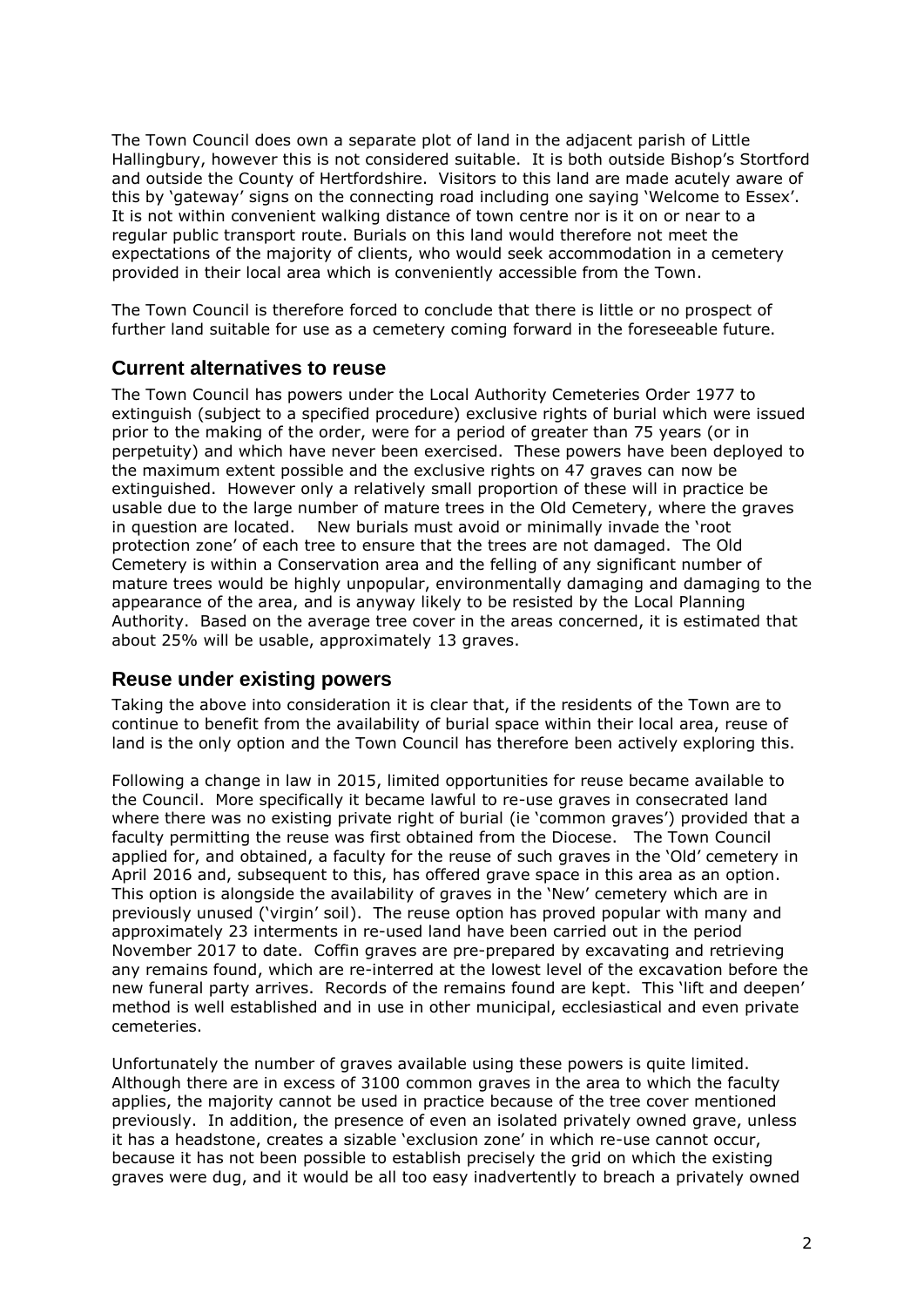grave which happens to be located within an area that otherwise comprises predominantly common graves. Taken together these restrictions mean that only approximately 156 graves can be recovered with the powers currently available, approximately six years supply. The extension of the powers available under faculty to the 'new' cemetery is a future possibility, however the common graves in this area will not become available until the 2050s and the supply is insufficient to meet the expected demand.

Furthermore, relying solely on the powers currently available to the Council severely prejudices the planning and layout of the cemetery and forces the reuse of graves which are much more recent than would otherwise be necessary, because we are limited to common graves in consecrated land and denied the opportunity to reuse graves in unconsecrated land, or graves where the exclusive right of burial was issued in perpetuity, the vast majority of which are never visited by the relatives. Without these additional powers the Council will be forced to consider re-using more recent graves just because they happen to be both 'common' and in consecrated land. This is neither desirable nor sympathetic. Furthermore it will be unable to guarantee a continued supply of graves beyond 2036 or thereabouts.

### **Private Act of parliament**

This situation would be transformed if the Town Council had additional powers which are available to several other burial authorities. The powers in question are exemplified by the New Southgate Cemetery Act 2017 and in brief comprise

- a. The power to extinguish exclusive rights of burial issued in perpetuity or for more than 75 years
- b. The power to disturb human remains and thus to reuse graves (subject to certain conditions) in un-consecrated land
- c. The power to remove memorials from any grave where the powers above have been exercised

These powers can only be exercised in respect of any particular grave provided that no objection is received from the owner of the grave or relatives of any person whose remains are interred, following a period of advertising.

Taken together with the exiting power to reuse graves in consecrated land where a faculty has been obtained, these additional powers would provide a supply of grave space for at least the next century and quite possibly and with appropriate management, indefinitely. As importantly, they would allow the burial authority to plan the use of grave space and enable it to reuse the oldest graves first.

Unfortunately the powers concerned can be acquired only through new legislation, in practice a private Act of parliament. The Town Council has the power to promote a Private Act on the basis of its general power of competence under the Localism Act. Such an act grants powers to a legal entity which are not available generally.

The cost of a private Act of parliament is not inconsiderable (in the order of £50,000- £100,000) however when compared to land prices (were land available, which it isn't) this is very modest given the yield. The local market value for land is in the region of £1.7M per ha. Assuming the cost for obtaining a private Act was £75,000, that amount would purchase, just 0.04ha of land, sufficient for just 120 graves. The private Act, on the other hand, would immediately allow space for an estimated 1000+ graves. Moreover a continuous supply of grave space would become available in time as the currently 'newer' graves age. With careful management it is expected that the new powers will guarantee a sustainable supply of grave space into the 2100s and beyond, quite possibly indefinitely. The acquisition of these powers would enable the necessary